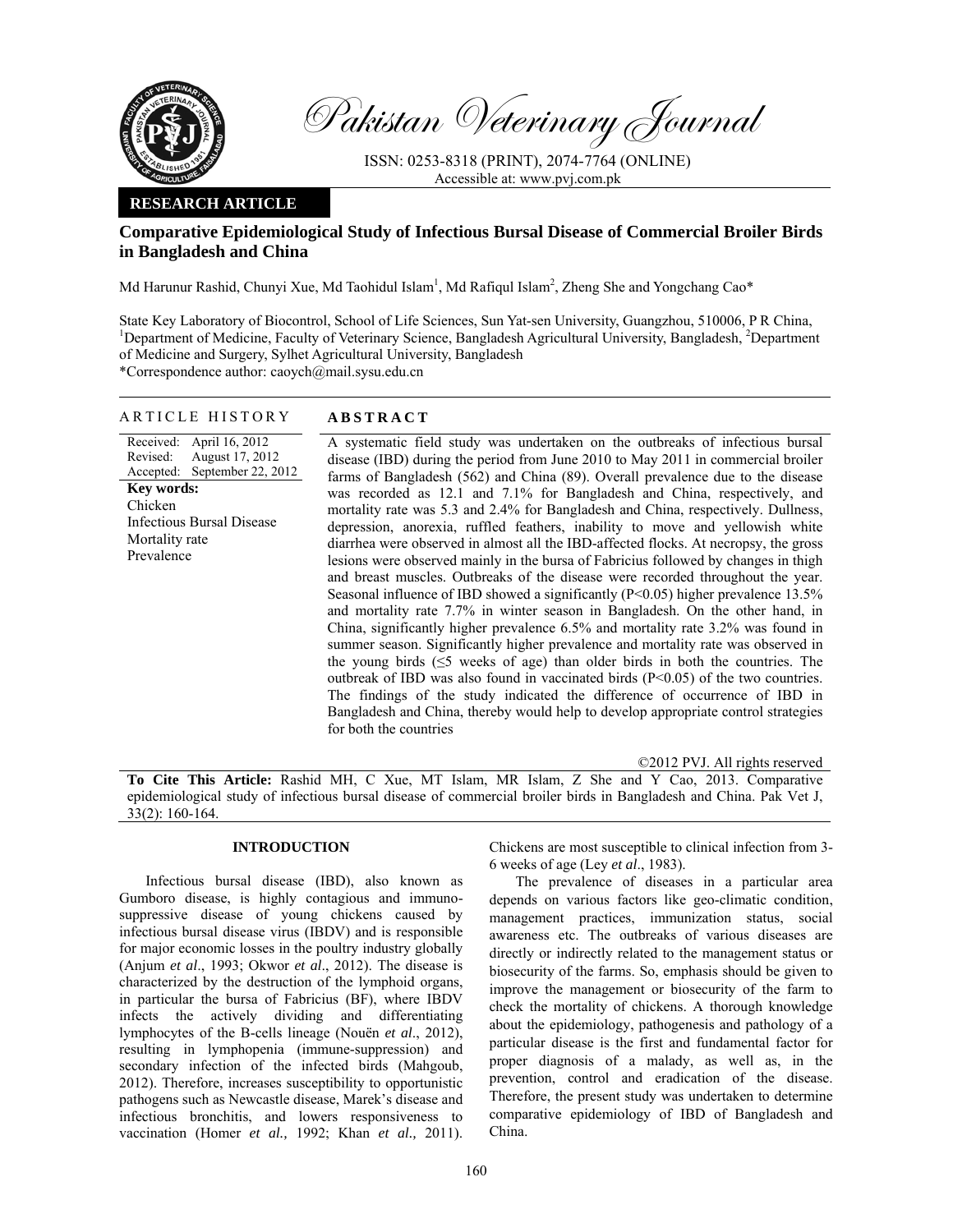### **MATERIALS AND METHODS**

**Study period and areas:** The duration of the present study was 12 months from June 2010 until May 2011. Active surveillance was conducted in 8 locations of Bangladesh: Bera, Santhia, Shahjadpur, Sirajgong sadar, Narayangonj sadar, Gazipur sadar, Balaganj, Sylhet sadar of different districts (Fig. 1). In case of China, surveillance was confined in 8 locations of Guangdong provience: Xing Guang, Yi Keng, Huang Keng, Luo Bu, Guang Yan, Geng Lou, Jia Qing and Shui Tai of different districts (Fig. 2). The districts, locations and the farms were randomly selected by using multistage as well as simple random sampling technique.



**Fig. 1:** Locations of farms in Bangladesh where outbreak of infectious bursal disease occurred during June 2010-May 2011.



**Fig. 2:** Locations of farms in Guangdong province, China where outbreak of infectious bursal disease occurred during June 2010-May 2011.

**Nature of the study and collection of information:** In Bangladesh, the department of livestock services provides veterinary services through Upazila Livestock Offices (ULO). The list of poultry farms was collected from the ULO. In case of China, list of poultry farms was provided by WEN'S group (Guangdong Food Co. Ltd; the company provides services to those farms). The poultry farms were randomly selected from the list of firms. Minimum number of chickens required for each variable was 96 based on the formula  $n=\overline{Z}^2$  *PQ/L<sup>2</sup>* (Biswas *et al.*, 2005), where  $n$  is the sample size,  $P$  is the expected prevalence,  $Q = 1$  *P* and *L* is the required precision. As the prevalence was not known, 20% (*P*=0.20) was considered in this calculation; a precision of 5% was considered (*L*=0.05) with the confidence level 95% (i.e. *Z*=2). The occurrences of diseases were measured by two methods: prevalence of the disease and mortality rate of the disease. Prevalence of the disease was calculated by the number of affected bird as numerator and the number of total birds as denominator, and multiplied by 100. Mortality rate was calculated by the number of dead birds during the study period as numerator and the number of total birds as denominator, and multiplied by 100.

In Bangladesh, 8 field technicians were recruited (one for each location) for collection of epidemiological data and tissues (bursa of Fabricius) from dead birds. All tissues collected were frozen at the ULO, and then sent to Department of Medicine and Surgery, Sylhet Agricultural University by the technicians for further investigation. In case of China, WENS group's field technicians collected epidemiological data and tissues (bursa of Fabricius) from dead birds and sent to the their laboratory for investigation.

**Diagnosis of disease:** The disease was diagnosed by following the criteria in the OIE manual (OIE, 2009) and on the basis of history, clinical findings, post-mortem changes and RT-PCR techniques. The agar gel precipitation test was used for confirmation of the infectious bursal disease virus (IBDV), where bursal homogenate was used as a crude source of antigen. The methodology used for the identification of IBDV was previously described by Ren *et al.* (2009). Briefly, RNA was extracted from the bursal tissues by TRIzol method and the extracted RNA was subjected to RT-PCR using VP2 gene specific primers. The amplification products were detected by gel electrophoresis (Bio Rad, Hemel Hempstead, U.K.) in 1% agarose gel.

**Data analysis:** All statistical analyses were conducted using SPSS (SPSS, USA), the descriptive statistics was expressed as proportion with 95% confidence interval (CI). For Chi-square test, the difference between parameters was regarded as significant when the P value was less than 0.05.

#### **RESULTS**

**Occurrence of the disease:** A total of 562 flocks in Bangladesh and 89 flocks in China were affected with IBD of the two countries during the 12 months study period. The overall prevalence of IBD was 12.13% (CI, 12.05-12.21) in Bangladesh and 7.11% (CI, 7.05-7.17) in China. The mortality rate of IBD was 5.25 % (CI, 5.20- 5.25) in Bangladesh and 2.42% (CI, 2.38-2.46) in China (Fig. 3).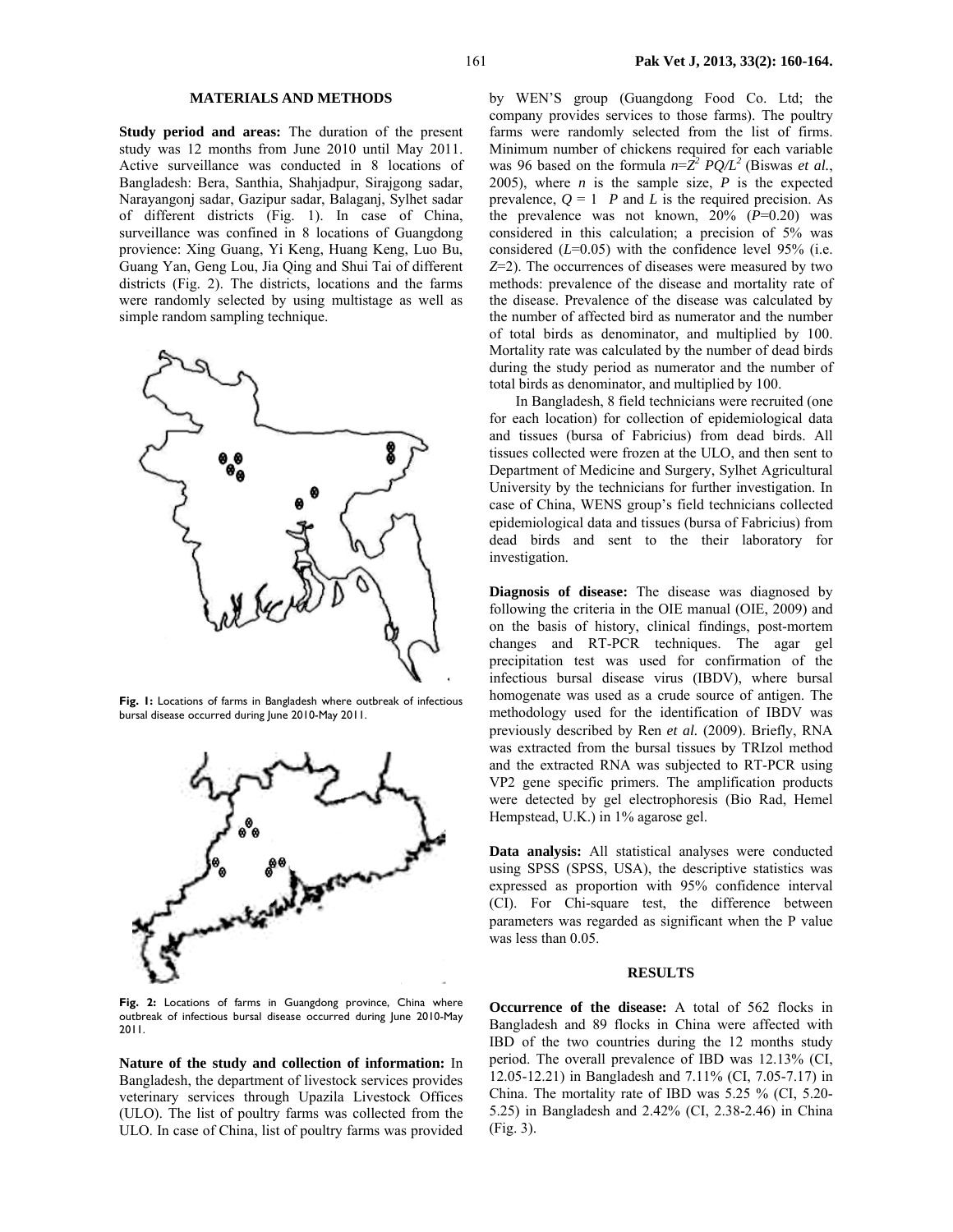

Fig. 3: Occurrence of IBD in broiler birds in Bangladesh and China (June 2010-May 2011).

**Effect of age:** The details of IBD in different age groups of broiler chicks are presented in Table 1 and 2. In both the countries, age specific prevalence and mortality rate revealed that chicks below 5 weeks of age were significantly higher (P<0.05) susceptible to IBD than chicks over 5 weeks of age. The disease was not recorded in chicks of less than 10 days of age in any of the country.

**Temporal and topographical distribution:** IBD was found in all seasons in the study area. Significantly (P<0.05) higher prevalence (13.47%) and mortality rate (7.73%) was recorded in the winter season followed in order by rainy, autumn and summer in Bangladesh (Table 1), on the other hand, in case of China, significantly higher prevalence (6.53%) and mortality rate (3.16%) was found in summer season and the lowest prevalence (4.25%) and mortality rate (1.94%) was found in winter season (Table 2). Topographical study revealed that IBD was consistently prevalent in all the locations of the study area of both the countries. Location of the farms have significant effect on the prevalence and mortality of IBD (P<0.05) (Table 1 and 2).

**Effect of vaccine:** Of the 562 IBD-affected flocks of Bangladesh, 176 flocks were administered booster dose of IBD vaccine while the remaining 386 flocks were administered single dose of IBD vaccine. Prevalence and mortality rate were relatively higher in the one dose vaccinated flocks 13.17 and 7.66%, respectively than in the two dose vaccinated flocks 9.81 and 5.87%, respectively; the difference was statistically significant (P<0.05) (Table 1). Of the 562 IBD vaccinated flocks, the correct information regarding the type of vaccine used

was provided by the owners of the 427 flocks only; live, intermediate and intermediate plus strains of vaccine were used in the study area. All the flocks of China were vaccinated with VAXXITEK® HVT+IBD vaccine against IBD according to the manufacturer's recommendation.

**RT-PCR:** RT-PCR was done for all the bursal tissues of both the countries. Of the bursal tissues from 651 flocks, 597 were positive for RT-PCR. In positive cases, a band of 1339-bp length of VP2 gene was observed (Fig. 4).



**Fig. 4:** cDNA of the VP2 gene synthesized by RT-PCR from Bangladesh and Chinese isolates (M: 2000bp DNA Marker; 1: VP2 gene of IBDV).

### **DISCUSSION**

 The results of the present study help us to understand the differential epidemiology of IBD of the two countries and design prevention and control measures of the disease. The overall prevalence of IBD (12.13%) in Bangladesh was consistent with the earlier study of Hossain *et al.* (2010). The mortality rate of IBD (5.25%) in this study was similar with previous report of Shil *et al.* (2003). On the other hand, in China, overall prevalence (7.11%) and mortality rate (2.42%) was similar with earlier study of Zhang *et al.* (2009) and it was lower than Bangladesh due to better prevention and control strategies of the country. The clinical findings and post-mortem lesions recorded in this study both in China and Bangladesh are identical with previous study (Zelek *et al*., 2005). Differences in severity of the disease occurred due to clinical and necropsy findings. The differences in

**Table 1:** Prevalence and mortality rate of IBD in broiler birds in Bangladesh (June 2010- May 2011)

| Variables    | Category                 | No of Flocks | Flock size | Prevalence |       | P value | Mortality |     | P value |
|--------------|--------------------------|--------------|------------|------------|-------|---------|-----------|-----|---------|
|              |                          |              |            | No.        | %     |         | No.       | %   |         |
|              | Gazipur                  | 65           | 75653      | 9551       | 12.6  |         | 5456      | 7.2 |         |
|              | Sirajgong                | 71           | 82661      | 10009      | 12.1  |         | 5679      | 6.9 |         |
|              | Bera                     | 78           | 91386      | 10578      | 11.6  |         | 6662      | 7.3 |         |
| Location     | Shahjadpur               | 63           | 73256      | 8649       | 11.8  | < 0.05  | 5413      | 7.3 | < 0.05  |
|              | Santhia                  | 87           | 102289     | 10513      | 10.3  |         | 7027      | 6.9 |         |
|              | Narayangang              | 62           | 72457      | 9252       | 12.8  |         | 5369      | 7.4 |         |
|              | Balagang                 | 70           | 82563      | l 1658     | 14. I |         | 6035      | 7.3 |         |
|              | Sylhet                   | 66           | 76524      | 9462       | 12.4  |         | 5057      | 6.6 |         |
|              | Winter (Dec to Feb)      | 175          | 198980     | 26805      | 13.5  |         | 15381     | 7.7 |         |
|              | Summer (March to May)    | 132          | 156982     | 162369     | 10.3  |         | 10329     | 6.6 |         |
| Season       | Rainy (June to August)   | 74           | 82572      | 10565      | 12.8  | < 0.05  | 5951      | 7.2 | < 0.05  |
|              | Autumn(Sep to Nov)       | 181          | 218255     | 26066      | 11.9  |         | 15037     | 6.9 |         |
| Age          | <5 week                  | 410          | 482740     | 58943      | 12.2  | < 0.05  | 35481     | 7.4 |         |
|              | >5 week                  | 152          | 174049     | 20729      | 11.9  |         | 11217     | 6.4 |         |
| Immunization | Booster dose vaccination | 176          | 203855     | 19989      | 9.8   | < 0.05  | 11966     | 5.9 | < 0.05  |
|              | one dose vaccination     | 386          | 453134     | 59683      | 13.2  |         | 34732     | 7.7 |         |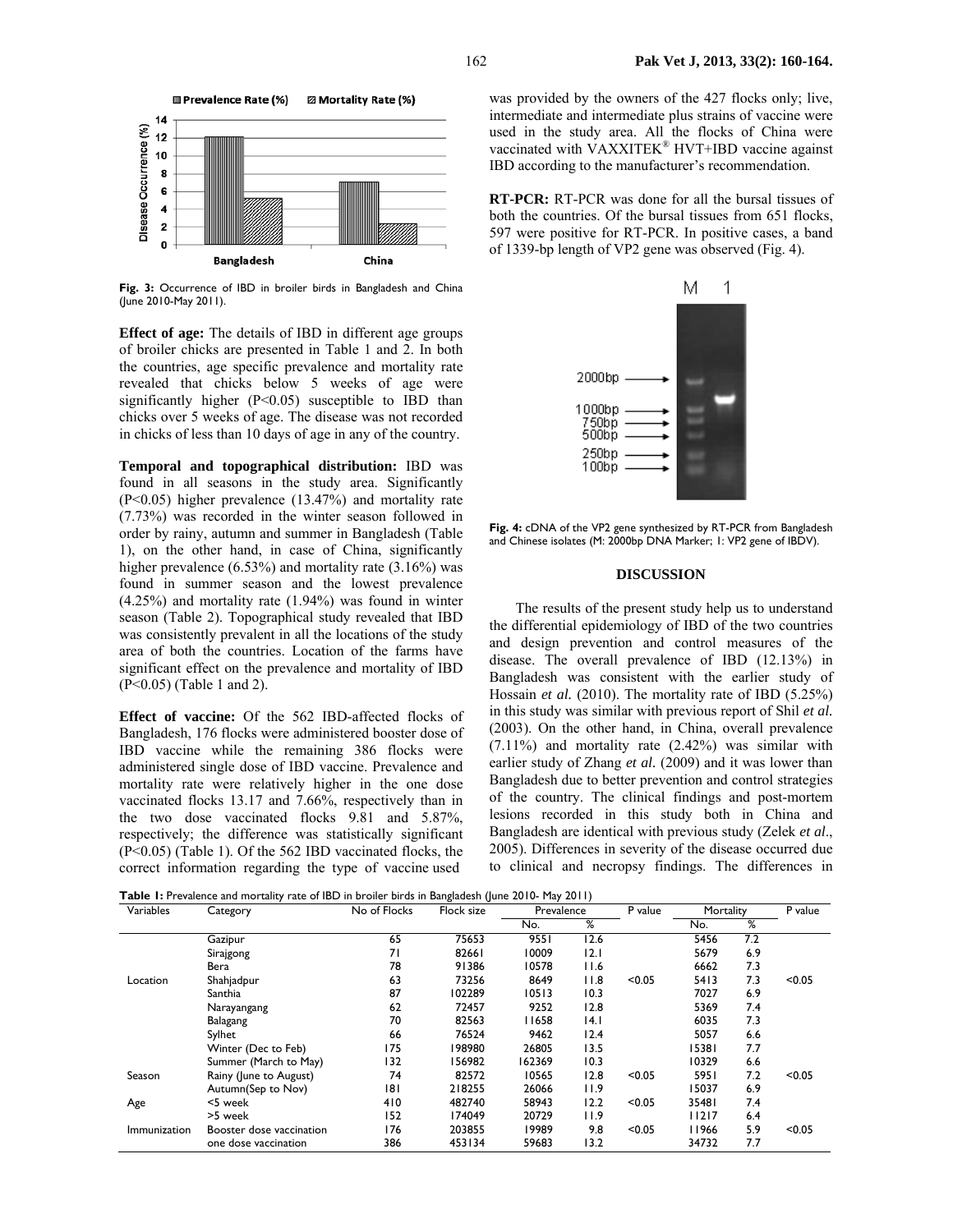| Variables    | Category                                                      | No of Flocks | Flock size | Prevalence |     | P value | Mortality |      | P value |
|--------------|---------------------------------------------------------------|--------------|------------|------------|-----|---------|-----------|------|---------|
|              |                                                               |              |            | No.        | %   |         | No.       | %    |         |
|              | Xing Guang                                                    |              | 78494      | 3981       | 5.1 |         | 1554      | 2.0  |         |
|              | Yi Keng                                                       | 12           | 80951      | 4379       | 5.4 |         | 1951      | 2.4  |         |
|              | Huang Keng                                                    | 13           | 93967      | 5651       | 6.0 |         | 3195      | 3.4  |         |
| Location     | Luo Bu                                                        | 4            | 105123     | 5186       | 4.9 | < 0.05  | 2292      | 2.2  | < 0.05  |
|              | Guang Yan                                                     | 10           | 76109      | 3709       | 4.9 |         | 2093      | 2.8  |         |
|              | Geng Lou                                                      | 10           | 76634      | 4107       | 5.4 |         | 1832      | 2.4  |         |
|              | lia Qing                                                      | 10           | 83076      | 4636       | 5.6 |         | 1487      | 1.8  |         |
|              | Shui Tai                                                      | 9            | 69721      | 3232       | 4.6 |         | 1667      | 2.4  |         |
|              | Winter (Dec to Feb)                                           | 16           | 156788     | 6663       | 4.3 |         | 3042      | و. ا |         |
|              | Summer (March to May)                                         | 13           | 72052      | 4703       | 6.5 |         | 2278      | 3.2  |         |
| Season       | Rainy (June to August)                                        | 32           | 218680     | 13033      | 6.0 | < 0.05  | 5576      | 2.6  | < 0.05  |
|              | Autumn(Sep to Nov)                                            | 28           | 216555     | 10482      | 4.8 |         | 5175      | 2.4  |         |
| Age          | <5 week                                                       | 68           | 498056     | 27642      | 5.6 |         | 13746     | 2.8  |         |
|              | >5 week                                                       | 21           | 166019     | 7238       | 4.4 |         | 3320      | 2.0  |         |
| Immunization | Booster dose vaccination<br>One dose vaccination <sup>a</sup> | 89           | 664075     | 34881      | 5.2 |         | 16071     | 2.4  | < 0.05  |

a In China all the flocks were vaccinated with booster dose vaccine against IBD, there were no one dose vaccinated flocks.

**Table 2:** Prevalence and mortality rate of IBD in broiler birds in China (June 2010-May 2011)

occurrence might have due to the differences in management practices and biosecurity measures in two countries. As observed in this study, traffic control and hygienic management of the farms were not strictly maintained in Bangladesh. The keeping of used litter adjacent to farms was the common practice in Bangladesh. Moreover, movement of infected material via contaminated vehicles, clothing and shoes, and/or wild chickens were important factors of disease spreading (Boon *et al*., 2007). On the other hand, opposite scenario was found in China, the farmers are well aware of hygienic management of the farms, follows biosecurity, prevention and control measures of the disease. However, other factors such as age, health and nutritional condition of the birds, season, type of virus, concomitant infection, vaccination status etc might have effect on the occurrence of IBD (Sunil *et al*., 2010).

Season had significant effect on prevalence and mortality of IBD (P<0.05). Though the disease was found throughout the year in both the countries, in Bangladesh, the occurrence was higher (13.47%) in winter season. Higher mortality in winter season was also described by earlier researchers (Farooq *et al*., 2003; Biswas *et al*., 2005). The practice of inadequate and inappropriate disinfection of poultry sheds due to cold conditions, and keeping of sheds air tight by some polythene sheets in order to maintain the required temperature inside the poultry house as most of the broiler farms in Bangladesh are not environmentally controlled might be the possible explanation behind this. Air tight condition of poultry sheds result in airborne generation of IBDV because of close contact of birds (Sunil *et al*., 2010).

Significantly (P<0.05) higher prevalence and mortality was observed in summer in case of China. The reasons were higher temperature (36-39ºC) in southern China during summer. Therefore, combined effects of high temperatures and IBDV infection caused higher mortality. At the same time, heavy rainfall caused high humidity in the environment which also significantly increases the mortality of chicks. Similar findings were also previously reported (Jindal *et al*., 2004; Yi *et al.,* 2009).

Age of the bird had a significant relationship on prevalence and mortality of the disease. IBD was recorded with a significantly higher proportion  $(P<0.05)$  in chicks below 5 weeks of age in both the countries. Jindal *et al*.

(2004) and Saif *et al*. (2000) also reported that broiler chicks of age 3-6 weeks were more susceptible to the disease. MDA protect chicks from IBD for first two weeks, proper vaccination protect birds from IBD in later stage of life. Topographic study showed significant relationship with occurrence of the disease but the cause was not understood.

Vaccination practice had a significant relationship with the occurrence of the disease. Prevalence and Mortality was significantly higher  $(P<0.05)$  in chicks administered one dose vaccine than in those vaccinated booster dose vaccine according to the recommended schedule. Properly vaccinated birds developed more resistance and better immunity against IBDV than others (Farooq *et al*., 2002). Outbreak of IBD in vaccinated flocks have also been described previously by Anku (2003) in Southern Ghana, Islam and Samad (2003) in Bangladesh, Jindal *et al.* (2004) in India, Wang *et al*. (2009) in China. They opined that factors like improper vaccination, poor biosecurity measures and existence of very virulent strains of IBD virus contributed to the occurrence of IBD in the vaccinated flocks.

Modified live vaccines ("mild", "intermediate", "intermediate plus", and "hot") of different manufacturers are generally used in Bangladesh and China. Mild and intermediate vaccines are safer, in that they cause less bursal damage than "hot" vaccines, but have a poor efficacy in the presence of MDA and against vvIBDV. On the other hand, "intermediate plus" and "hot" vaccines can overcome higher levels of MDA, but they may cause more severe lesions in the follicles of bursa Fabricius, resulting in immunosuppression (Van den Berg, 2000; Müller *et al*., 2003). There are some predisposing factors such as overcrowding of the birds, improper constructed brooder house, poor ventilation in the farm were responsible for disease to occur in the vaccinated flocks. Beside those factors, there are some factors in agreement with the findings of Islam and Samad (2003) and Sunil *et al*. (2010), i.e., improper vaccination practices, mistreatment of the vaccine, break in cooling chain during transport and at the farm, use of chlorinated water during vaccination, exposing vaccine virus to outside environment for a longer period to time, mixed infections with other pathogens are the persuasive factors for the occurrence of disease in the vaccinated flocks.